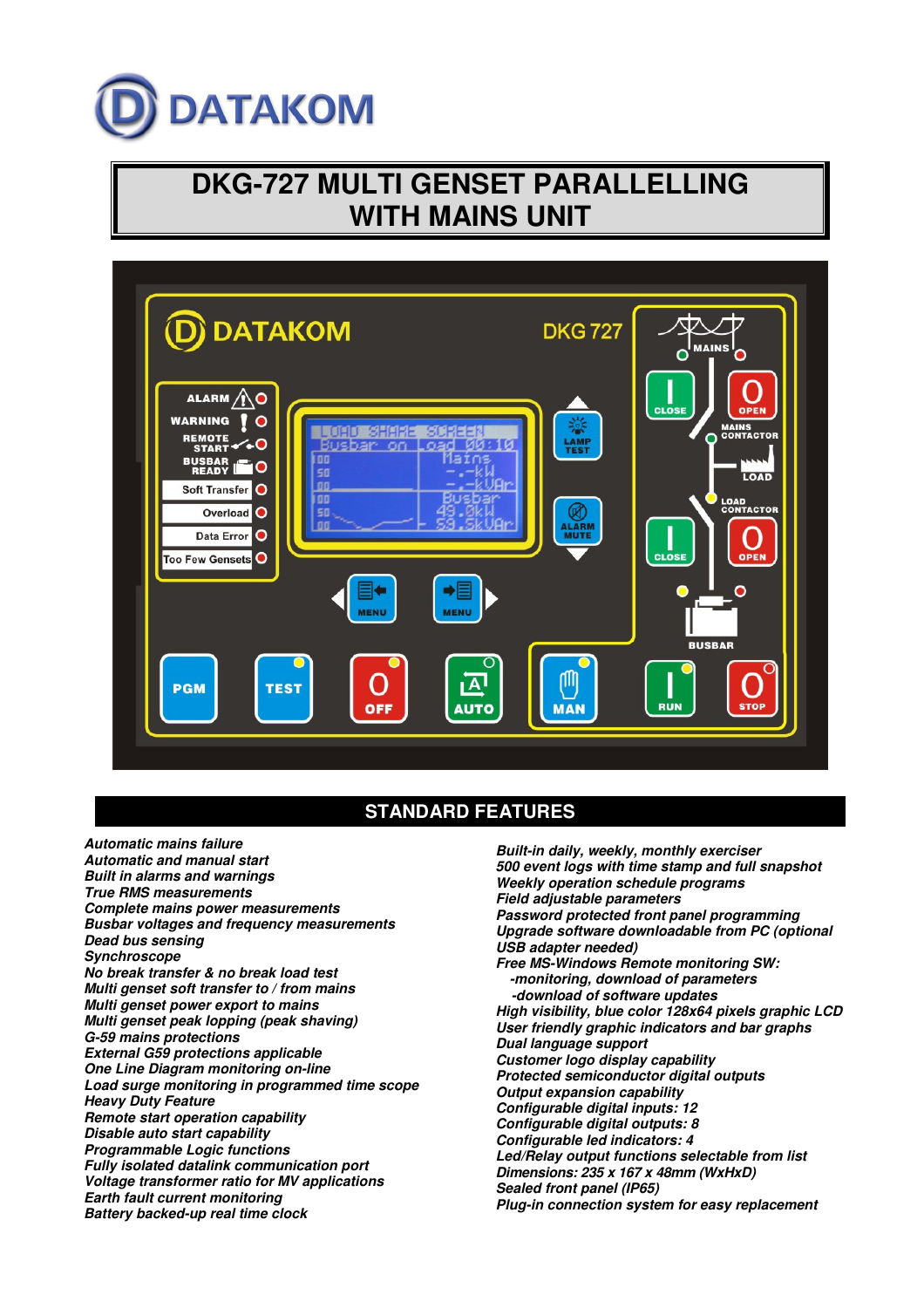# **DESCRIPTION**

The DKG-727 is a comprehensive automatic paralleling with mains unit for multiple generating sets, featuring Manual and Automatic Load transfer between mains and multiple generating sets operating in parallel.

In automatic position, DKG-727 monitors mains phase voltages and controls the automatic starting, stopping and load transfer of the generating sets in case of a mains failure.

In case of mains failure DKG-727 energizes the remote system start output and waits until the sufficient number of generating sets to supply the programmed prime power are started, synchronized and closed to the busbar. Once the ready signal input is applied, the DKG-727 transfers the load to the busbar.

Once the busbar is alive and ready signal applied, It monitors internal protections and external fault inputs. If a fault condition occurs, the unit opens the load circuit breaker immediately and stops the multiple generating sets automatically, indicates the failure source on the LCD display and red ALARM led is illuminated.

Up to 7 generating sets may be paralleled with mains using DKG-727 units without the need for extra modules. The communication between modules is made with the Datalink connection.

The DKG-727 unit is able to transfer the load between mains and multiple generating sets in 3 various ways:

**1. Transfer with interruption:** There will be a power interruption period during the transfer.

**2. No break transfer:** Transfer will be made without power interruption. The unit starts to send command to multi generating sets to synchronize and waits until mains and common busbar phases within synchronization limits and makes a quick transfer.

**3. Soft transfer:** Transfer will be made without power interruption. The unit starts to send command to multi generating sets to synchronize and waits until mains and common busbar phases within synchronization limits and closes the load circuit breaker and makes a smooth ramped transfer.

The DKG-727 units is able to run multiple generating sets in parallel with mains in 2 various ways

**1. Peak Lopping:** If this feature is enabled, in auto mode when the mains active power reached to the programmed run limit DKG-727 runs the multiple generating sets then maximum mains active power is reached, DKG-727 synchronizes the multiple generating sets to the mains and multiple generating sets supply the remaining power amount of the mains active power programmed by user.

**2. Power Export To Mains:** If this feature enabled, In auto mode the DKG-727 runs the multiple generating sets and synchronizes to mains and defined power with programmed power factor is exported to mains.

The operation of the unit is controlled with front panel pushbuttons. The Test, OFF, AUTO and MANUAL pushbuttons select the operating mode. Other buttons run and stop the generating sets manually, control the load circuit breaker, the mains circuit breaker, select the program mode entry/exit, scroll display parameters,

provide alarm mute and lamp test functions. Also all main operations above may be done by programmed digital inputs. The front panel pushbuttons may be locked by a programmed input against unauthorized interventions.

The DKG-727 provides a comprehensive set of digitally adjustable timers, threshold levels, input and output configurations and operating sequences. The unauthorized access to program parameters is prevented by a 3 level password system. All programs may be modified via front panel pushbuttons, and do not require an external unit. The modification of programs may be disabled also by the hard wired PROGRAM LOCK input.

The fault conditions are considered in 2 categories as Warnings, and Alarms. Measured values have separate programmable limits for warning and alarm conditions.

#### **MULTI-GENSET PARALLELLING WITH MAINS**



The unit allows the synchronization scheme defined in the above picture. The application is made with standard units and standard software, without extra cost. No additional parts are needed.

Basic features are below:

-Simple and cost effective application -Automatic and manual start/stop, synchronization and load transfer between mains multiple generating sets. -Parallel with mains operations (peak lopping, power export to mains etc)

#### **MEASUREMENTS**

Mains Volts : L1-N, L2-N, L3-N, L1-L2, L2-L3, L3-L1 Mains Amps: L1, L2, L3 Mains KW : L1, L2, L3, total Mains KVA : L1, L2, L3, total Mains KVAr : L1, L2, L3, total Mains Pf : L1, L2, L3, average Mains Frequency, Busbar Volts: L1-N, L2-N, L3-N, L1-L2, L2-L3, L3-L1 Busbar Frequency, Busbar total KW, total KVAr, total Pf (not measured) Synchroscope Phase Angle Voltage Match Mains-Busbar Frequency match Mains-Busbar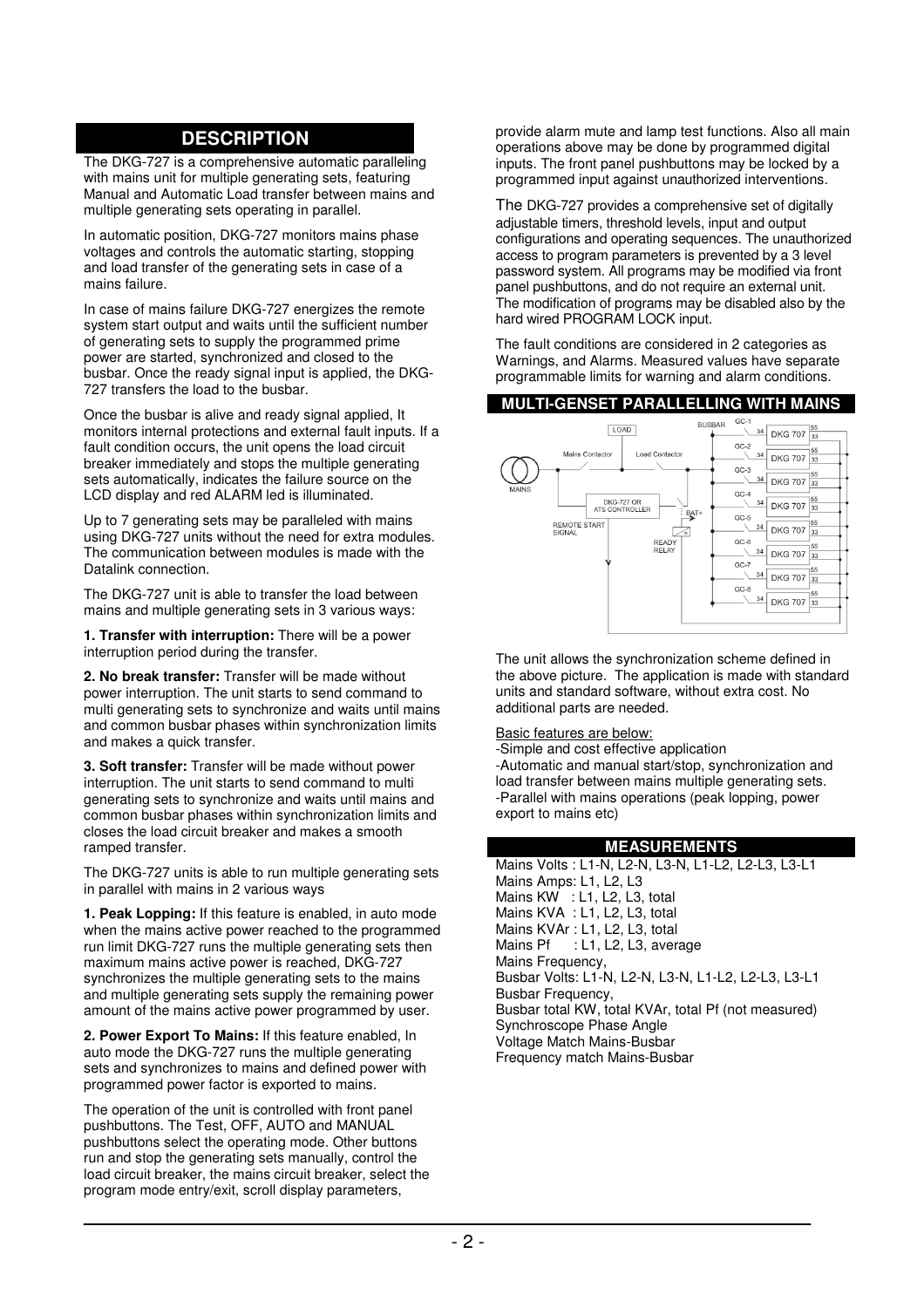## **EVENT RECORDING**

The DKG-727 records last 512 events with date and time stamp together with the complete snapshot of the busbar including all measured values.

Recorded events are:

- -Alarms and warnings
- -Date and time
- -Operating mode change (AUTO, OFF, etc)
- -DKG-727 status change (running, synchronizing etc)
- -Mains and common busbar measurements.
- -Digital input and output statuses
- -Periodic recording

#### **DIGITAL INPUTS**

The unit has 12 fully configurable digital inputs. Each input has following programmable parameters:

- -input channel name: selectable from a list of 32,
- -alarm type: shutdown / warning / no alarm
- -alarm polling: on busbar alive / always
- -latching / non-latching operation, -contact type: NO / NC
- -switching: BAT+ / BAT-

## **DIGITAL OUTPUTS**

The unit provides 8 semiconductor outputs with programmable functions, selectable from a list of 196 entries.

In addition to unit control signals, any specific alarm information may be output as a relay contact. Using two DKG-725 Relay Expansion Modules, the number of relays may be increased up to 24, 16 of them being volt-free contacts.

#### **PROGRAMMABLE LOGIC FUNCTIONS**

The DKG-727 unit offers to user usage of programmable logic functions. Function arguments can be selected from a list including 196 entries. OR, AND, XOR, NOT, NAND and NOR logical operations may be done and the result can be assigned to any of digital or led output by a programmable time delay.

## **TELEMETRY AND REMOTE PROGRAMMING**

The optional USB adapter module is necessary for PC connection. One module allows communication with all units connected on the same Datalink loop. The DKG-727 module provides the user with large telemetry facilities via the optional USB interface module.

The PC program is used for below purposes: **-software download:** the DKG-727 unit's software is downloadable. This provides the user with field upgrading capability to new versions.

**-parameter upload/download:** program parameters may be saved to the PC or downloaded from PC. This provides the user with the capability of preparing standard configurations for different applications and taking backup copies of parameter settings.

**-remote monitoring:** The complete multiple generating sets system is displayed as a mimic diagram on the PC screen. Measured values are visualized as opening windows.

**-logo downloading:** The customized company logo can be downloaded into device via PC software.

#### **BUILT IN ALARMS**

Under/Over Busbar Volts Under/Over Busbar Frequency High Battery Voltage Minimum genset not available Insufficient Prime Power Busbar Phase Sequence Fail Earth Current Fault Mains Phase Sequence Fail Load CB Fail to Close Load CB Fail to Open Mains CB Fail to Close Mains CB Fail to Open Ready Signal Fail Address conflict Invalid address Data Link Error

#### **BUILT IN WARNINGS**

Under/Over Busbar Frequency High/Low Battery Voltage Datalink Communication Lost Address not claimed Fail to Stop Mains Reverse Power Mains Frequency Fail No mains frequency Rocof Failure df/dt Vector Shift Synchronization Fail

#### **WEEKLY OPERATION SCHEDULE**

In AUTO mode only, the unit offers the capability of defining a weekly operation schedule. Programmable parameters allow the unit to operate automatically only in defined time limits of each weekday. The internal battery backed-up real time clock will allow precise switching times.

#### **MODBUS COMMUNICATION**

The optional DKG-727-MODBUS unit supports MODBUS protocol enabling communication with PLCs and building management systems. The MODBUS protocol is also supported through GSM and PSTN modems.